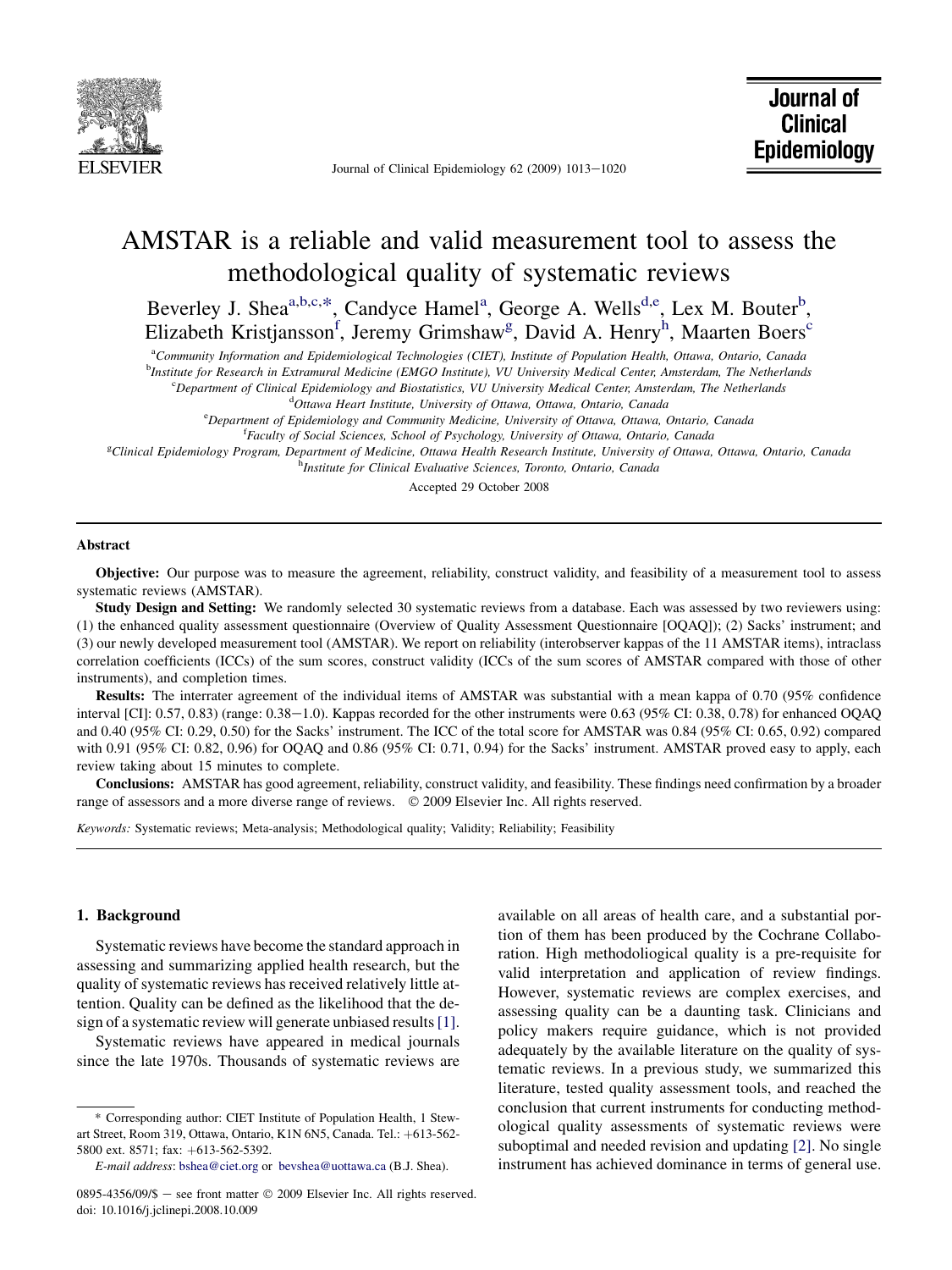## What is new?

- AMSTAR, a new instrument for evaluating systematic reviews, is reliable, valid, and easy to use.
- Currently, there is no agreement on which instrument to use when measuring the quality of systematic reviews. AMSTAR, a development of existing instruments, provides a possible solution.
- The instrument should be widely evaluated to confirm the performance metrics recorded here. The instrument should be updated as new knowledge is generated regarding factors that affect the quality of systematic reviews.

One popular instrument (QUality Of Reporting Of Metaanalyses [QUORUM]) is a reporting checklist, not a methodological quality assessment instrument.

Our review revealed a variety of weaknesses in the available instruments [\[2\]](#page-5-0). Our intention was not to come up with a truly novel approach, but to bring clarity to the field by: reviewing the available instruments, further developing and updating existing instruments, and providing a model that was validated and useable (in terms of comprehensibility and acceptable time for completion). Based on this evaluation, we created a measurement tool to assess systematic reviews (AMSTAR). This refines and enhances work presented in previously published instruments (by Oxman and Guyatt, 1991 [\[3\]](#page-6-0) and Sacks et al., 1987 [\[4\]\)](#page-6-0) [\[5\]](#page-6-0). The present study concerns the internal validation of AMSTAR using the set of reviews used in its development. Here we focus on parameters of agreement, reliability; construct validity, and feasibility through comparisons with other instruments. An external validation of AMSTAR has been reported separately [\[6\]](#page-6-0).

## 2. Methods

We used a computer-generated random sample of 30 (20%) of 151 systematic reviews that were used in the development of the instrument [\[5\].](#page-6-0) This sample contained 11 Cochrane and 19 non-Cochrane reviews, including meta-analyses and qualitative reviews. The topics of the reviews ranged across the spectrum of medicine  $[7-36]$ . Two reviewers (one without formal training) applied the new AMSTAR instrument and the two quality assessment tools, the enhanced Overview of Quality Assessment Questionnaire (OQAQ, originally developed by Oxman and Guyatt), and the instrument developed by Sacks et al. to all 30 reviews (C.H., B.J.S.) [\[3,4\].](#page-6-0) For each reviewer, the data set extracted contained three quality ratings for each review, yielding a total of six ratings per review.

## 2.1. Agreement and reliability

We calculated overall agreement and Cohen's kappa for each item ("yes" scores vs. any other scores) [\[37\]](#page-6-0). Bland and Altman's limits of agreement method explained the agreement graphically  $[38-40]$ . We awarded each item scoring ''yes'' one point and summed these to calculate a total score. Intraclass correlation coefficients (ICCs) assessed the reliability of this total score [\[41\].](#page-6-0) We further scrutinized items and reviews with kappa values below 0.50. Finally, we repeated the exercise for the OQAQ and Sacks' instruments. Kappa values of less than 0 were rated as less than chance agreement;  $0.01 - 0.20$ , slight agreement;  $0.21-0.40$ , fair agreement;  $0.41-0.60$ , moderate agreement;  $0.61-0.80$ , substantial agreement; and  $0.81-0.99$ , almost perfect agreement. [\[42\]](#page-6-0)

## 2.2. Construct validity

The new instrument already has high face and content validity by virtue of its construction process [\[5\].](#page-6-0) In the current study, we assessed construct validity by converting the mean total score (mean of two raters C.H. and B.J.S.) of each of the 30 reviews to a percentage of the maximum score for each of the three instruments. ICCs then assessed convergence of the total scores between each pair of instruments (AMSTAR-OQAQ, AMSTAR-Sacks, and OQAQ-Sacks).

## 2.3. Feasibility

Based on a guideline for assessing feasibility of instrument use developed by the Outcome Measures in Rheumatology (OMERACT) group [\[43\]](#page-6-0), we compared the feasibility of the new instrument with that of the existing instruments by recording the time it took to complete scoring and the instances where scoring was difficult or impossible. The wording of individual items is critical for the performance of AMSTAR and fine-tuning is expected to be an ongoing task.

SPSS (version 13; SPSS Inc., Chicago, IL, USA) and MedCalc Software (Mariakerke, Belgium) were used to analyze the data, and the results were expressed as means and 95% confidence intervals (CIs) unless otherwise noted.

## 3. Results

The sample of 30 reviews adequately covered a wide range of quality, albeit with some underrepresentation of poor-quality reviews. Overall quality scores on AMSTAR ranged from 3 to 10 (out of a maximum of 11) with a flat distribution between 3.5 and 10 and a mean percentage score of 49.4%. The overall quality scores on Sacks' instrument ranged from 5 to 16 (out of a maximum score of 24), with a mean percentage score of 41.6%, and for OQAQ, scores ranged from 3 to 10 (out of a maximum score of 10), with a mean percentage score of 63.3%.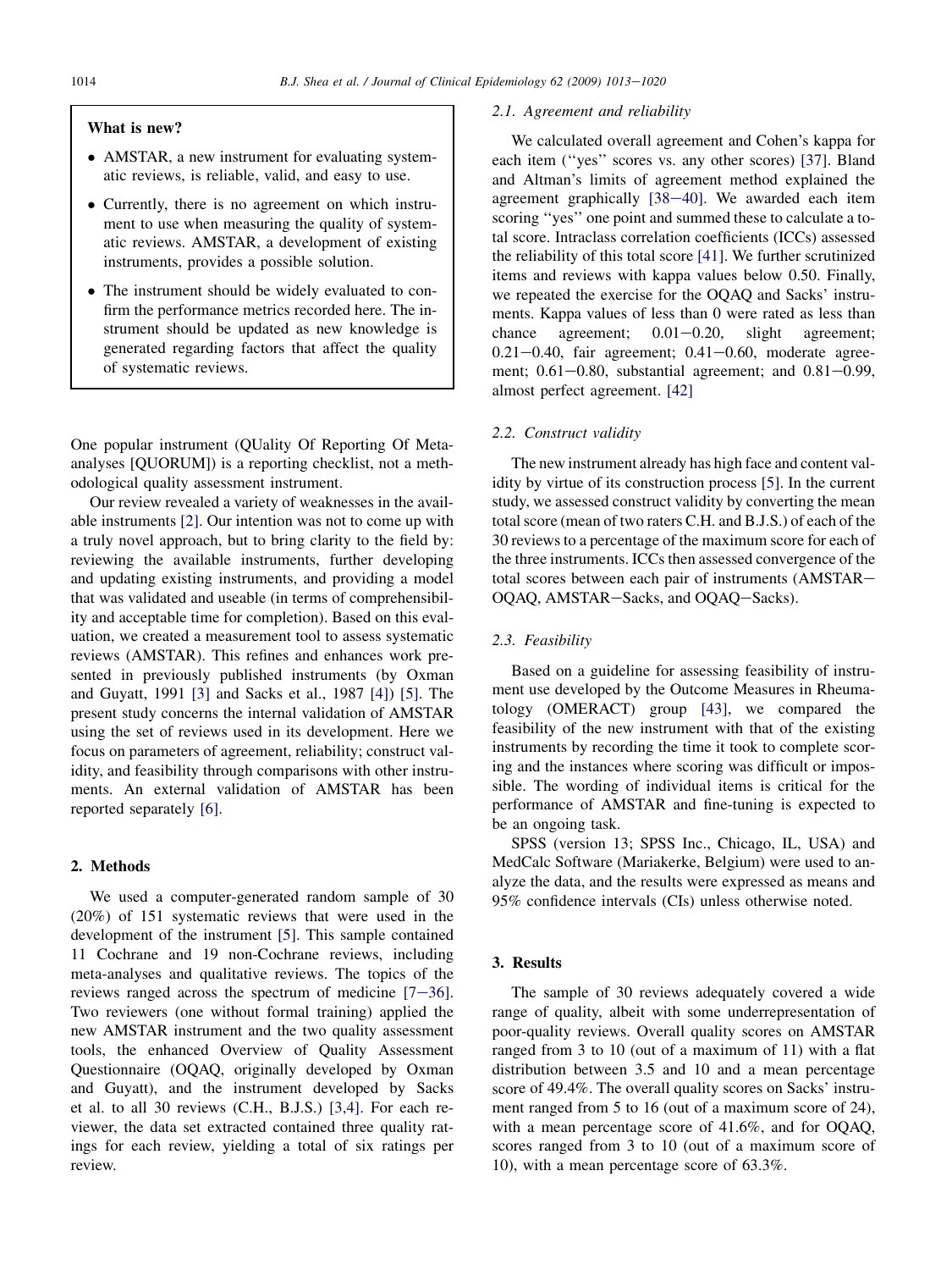#### 3.1. Agreement and reliability

The interobserver agreement of the individual items in the AMSTAR was high: mean  $= 0.88$  (range: 0.73–1.0) with a mean kappa of 0.70 (95% CI: 0.57, 0.83) (range:  $0.38-1.0$ ). However, items 4 (publication status), 7 (report of assessment of scientific quality), and 9 (appropriate method to combine studies) scored fair to moderate at 0.38, 0.42, and 0.45, respectively. On the first two of these items, overall agreement was substantial at 0.80 and the relatively low kappa may be explained by a skewed distribution, that is, a high number of reviews in which the reviewers agreed on the score "no" (item 4) and "yes" (item 7), respectively. On item 8, overall agreement was also satisfactory at 0.74. Compared with the other instruments, agreement on individual items was similar to OQAQ: mean kappa of 0.63 (95% CI: 0.39, 0.78) (range  $0.39-0.84$ ), and superior to the Sacks' instrument: mean kappa of 0.40 (95% CI: 0.29, 0.50) (range:  $-0.47$  to 0.93). In these instruments, fair to moderate agreement was also seen in the items covering assessment of scientific validity, statistical combinability, and comprehensive literature searching (Table 1).

For the AMSTAR total score, the mean difference between the two observers' scores was  $0.2$   $(0.36-0.91)$ . Agreement was similar in reviews with high- and low-quality scores (Fig. 1).

The interobserver ICC for the total score was excellent for all instruments: AMSTAR, 0.84 (95% CI: 0.65, 0.92); OQAQ, 0.91 (95% CI: 0.82, 0.96); and Sacks' instrument, 0.86 (95% CI: 0.71, 0.94). In one non-Cochrane review [\[12\]](#page-6-0), observers differed by 3 points (6 vs. 9). In this review, the differences were noted on AMSTAR questions

Table 1

Assessment of the interrater agreement for AMSTAR

| Items                                                                                                   | Kappa $(95\% \text{ CI})$ |
|---------------------------------------------------------------------------------------------------------|---------------------------|
| 1. Was an "a priori" design provided?                                                                   | 0.80(0.63, 0.90)          |
| 2. Was there duplicate study selection and data<br>extraction?                                          | 0.80(0.17, 0.81)          |
| 3. Was a comprehensive literature search<br>performed?                                                  | 0.72(0.40, 0.87)          |
| 4. Was the status of publication (i.e., grey<br>literature) used as an inclusion criterion?             | 0.38(0.28, 0.70)          |
| 5. Was a list of studies (included and excluded)<br>provided?                                           | 0.56(0.07, 0.79)          |
| 6. Were the characteristics of the included studies<br>provided?                                        | 0.74(0.45, 0.86)          |
| 7. Was the scientific quality of the included studies<br>assessed and documented?                       | 0.42(0.23, 0.72)          |
| 8. Was the scientific quality of the included studies<br>used appropriately in formulating conclusions? | 0.74(0.45, 0.87)          |
| 9. Were the methods used to combine the findings<br>of studies appropriate?                             | 0.45(0.12, 0.70)          |
| 10. Was the likelihood of publication bias assessed?                                                    | 0.88(0.75, 0.94)          |
| 11. Were potential conflicts of interest included?                                                      | 0.92(0.83, 0.96)          |

Abbreviations: AMSTAR, a measurement tool to assess systematic reviews; CI, confidence interval.



Fig. 1. Bland and Altman plot of interrater agreement on a measurement tool to assess systematic reviews' total score.

addressing duplication study selection and data extraction (item 2), publication status (item 4), and methods used to combine studies (item 9). In one Cochrane review [\[15\]](#page-6-0), observers differed by 4 points (1 vs. 5). In this review, differences were noted on AMSTAR questions assessing the a priori design (item 1), publication status (item 4), scientific quality (item 7), and methods used to combine studies (item 9). The overall quality of Cochrane reviews included in this data set was somewhat higher than non-Cochrane reviews.

The qualitative analysis of the data on agreement led us to make minor modifications to the wording of some items. In particular, under the original item regarding publication bias, the wording was changed to clarify the purpose of the question, that is, to ask whether the status of publication was used as an inclusion criterion (see item 4 and footnote in Appendix). Additional available electronic databases were also added to the question on literature searching (item 3) and  $I^2$  was added to the item on methods used to combine findings (item 9).

#### 3.2. Construct validity

Expressed as a percentage of the maximum score, the results of AMSTAR showed convergence with the results of the other instruments. ICC for AMSTAR was 0.66 (95% CI: 0.28, 0.84) against OQAQ and 0.83 (95% CI: 0.64, 0.92) against Sacks' instrument. The ICC obtained when comparing OQAQ with Sacks' instrument was 0.86 (95% CI: 0.70, 0.93).

## 3.3. Feasibility

AMSTAR proved easy to apply, each review taking 14.9 (95% CI: 17.0, 12.8) minutes to complete. OQAQ took, on average, 20.3 (95% CI: 22.5, 18.0) minutes to complete, and Sacks' instrument 34.4 (95% CI: 37.3, 31.6) minutes  $(P < 0.0001$  for comparison between the three instruments). Two of the reviewers expressed difficulty with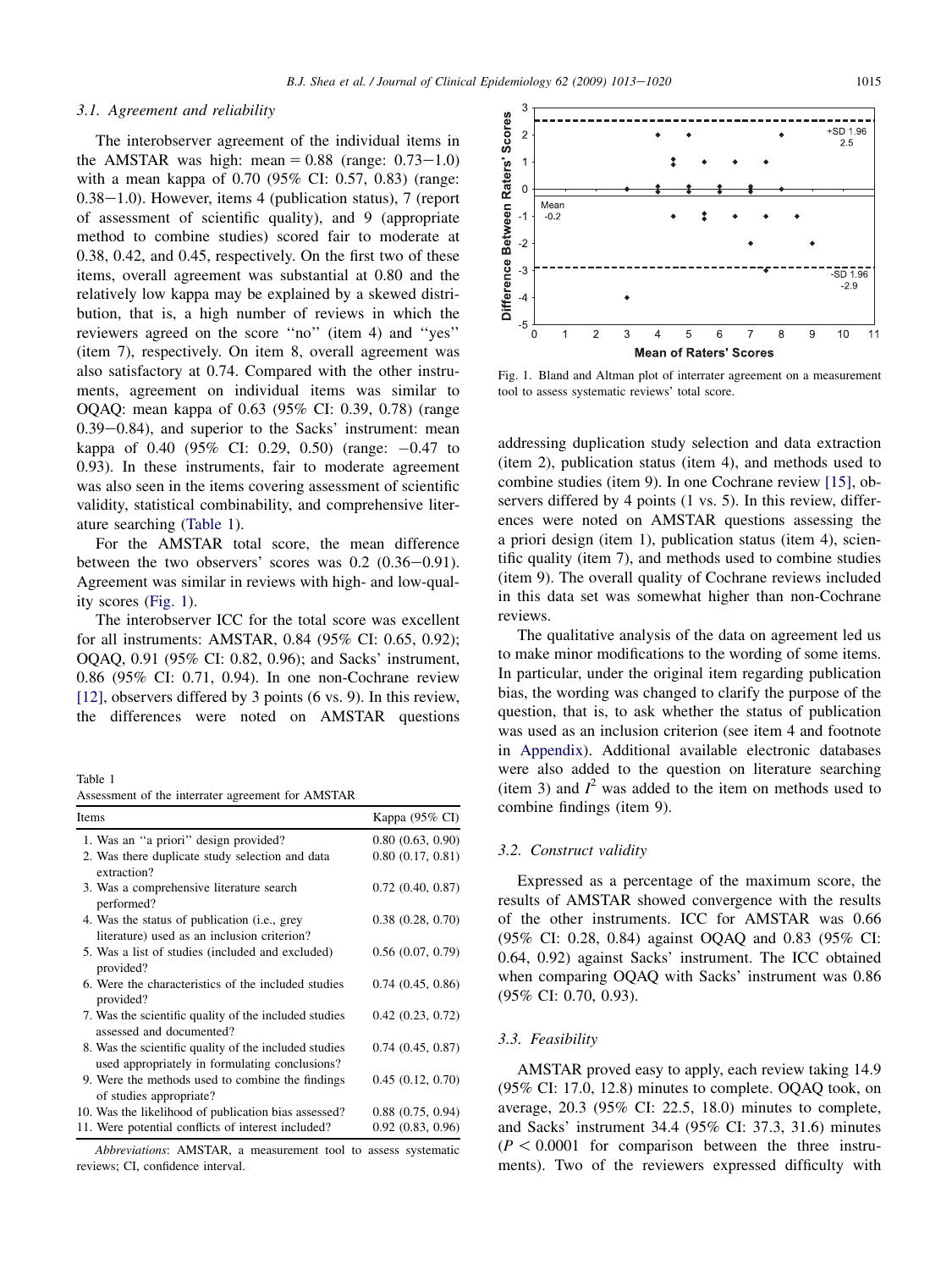scoring item 4 on publication status: ''was the status of publication (i.e., grey literature) used as an inclusion criterion?''

#### 4. Discussion

There has been a continued proliferation of (largely unvalidated) scales and checklists for assessing the quality of systematic reviews [\[44\].](#page-6-0) This causes confusion for those who use reviews in making clinical and policy decisions and who need to be able to distinguish good- from poor-quality reviews. There is a need for a reliable and valid quality assessment instrument that is easy to use. AMSTAR was developed to meet this need. Our aim was not to devise a truly original instrument, but to develop and update the best available from the published literature. Our scan indicated that the OQAQ developed by Oxman and Guyatt [\[3\]](#page-6-0) and the rating scale of Sacks et al. [\[4\]](#page-6-0) were among the best out of more than two dozen instruments assessed by us. We found that both instruments had been rigorously developed, but were dated in some respects. We decided to improve the descriptors of the items resulting in the ''enhanced OQAQ'' that we have applied in the subsequent studies [\[2\].](#page-5-0) The checklist developed by Sacks et al. showed good quality and was especially comprehensive but unwieldy in general use [\[4\].](#page-6-0) We based AMSTAR on a development of both of these instruments. Full details of this development process are published else-where [\[5\].](#page-6-0)

This study suggests that AMSTAR has good agreement, reliability, construct validity, and feasibility to assess the quality of systematic reviews. Its performance in terms of agreement and reliability was similar to OQAQ and better than Sacks' instrument; it adds important items that are not present in either instrument (e.g., publication status, conflict of interest), and has better feasibility than OQAQ or Sacks' instrument. We think AMSTAR can be applied to a wide variety of systematic reviews, but recognize that it has only been tested on systematic reviews of randomized control trials evaluating treatment interventions. We accept that the relatively high reliability of total scores for AMSTAR and OQAQ may be partly because of the raters' familiarity with both instruments, and this reliability needs to be tested more widely in the field.

AMSTAR showed good (convergent) construct validity in comparison with the two existing instruments. A recently published study concluded that the underlying construction of OQAQ is designed for the assessment of meta-analyses. Thus, it is difficult for any other type of review to score highly on the OQAQ, and if the review does not have a meta-analysis component, it may be deemed to have major flaws [\[45\].](#page-6-0) AMSTAR can be scored both individually (components) and as a checklist by summing the item scores (overall score). It was psychometrically developed to score each item as if it was not related to the others. Each component came out separate in the factor analysis.

Therefore, all reviews have equal chance of scoring well, but meta-analysis will score slightly higher in the overall results.

The feasibility of AMSTAR is documented in terms of the time required to complete an assessment while using it: about  $10-15$  minutes, which is substantially less than the time needed to complete the other instruments.

In this study, we did not assess the external validity of AMSTAR. This has been carried out separately and the results have recently been published. In that analysis, we looked at differences in overall scores and compared them with the global assessments made by an informed panel. We found very good correlations on the total scores [\[6\]](#page-6-0).

There has been considerable discussion regarding the merits of using individual component scores or summary scores when assessing systematic reviews and individual studies [\[45,46\].](#page-6-0) From a methodological standpoint, it is worth assessing the component scores as they measure different elements, and some may be more important than others in particular situations. Hence, a summary score may obscure important strengths or weaknesses. In the case of AMSTAR, we have tried to develop an instrument that is pragmatic and of value to decision makers. It is valid and easy to use and the total score is meaningful. By this, we mean that we have ensured that the components are nonoverlapping and have separately validated the total score against an external standard [\[5,6\]](#page-6-0). Hence, we believe that decision makers can have some confidence that the component scores measure different domains of quality and the overall score is meaningful.

We feel that the main advantage of AMSTAR over the OQAQ and Sacks' instruments lies in its better compromise between comprehensiveness and feasibility. It adds relevant dimensions to those covered in the OQAQ without becoming unwieldy, as with the Sacks' instrument. For example, the item ''sources of support'' was included in the original data set and came out as a component in the factor analysis. Some may doubt the usefulness of the item concerning conflict of interest. We put a lot of thought into the name and description of this item, using all available empirical evidence. In addition to the research previously discussed on this topic, more recent studies also suggest that funding source influences outcomes and quality of research [\[47\]](#page-6-0). In a study by Biondi-Zoccai [\[48\]](#page-6-0), the authors concluded that reviewers who reported previous not-for-profit funding were more likely to carry out higher-quality systematic review. We believe that funding sources are associated with bias in systematic reviews and it is important to rate this aspect of their conduct.

The inclusion of unpublished studies is rated by AMSTAR. This remains a controversial topic in systematic reviews. Several examples in the drugs' field have demonstrated the crucial importance of including nonpublished data. In the case of two Cox-2 inhibitors, rofecoxib and celecoxib, the incomplete reporting of vascular deaths and gastrointestinal events skewed the results of trials that were used as the basis of important decisions [\[49\].](#page-6-0) More recently, several systematic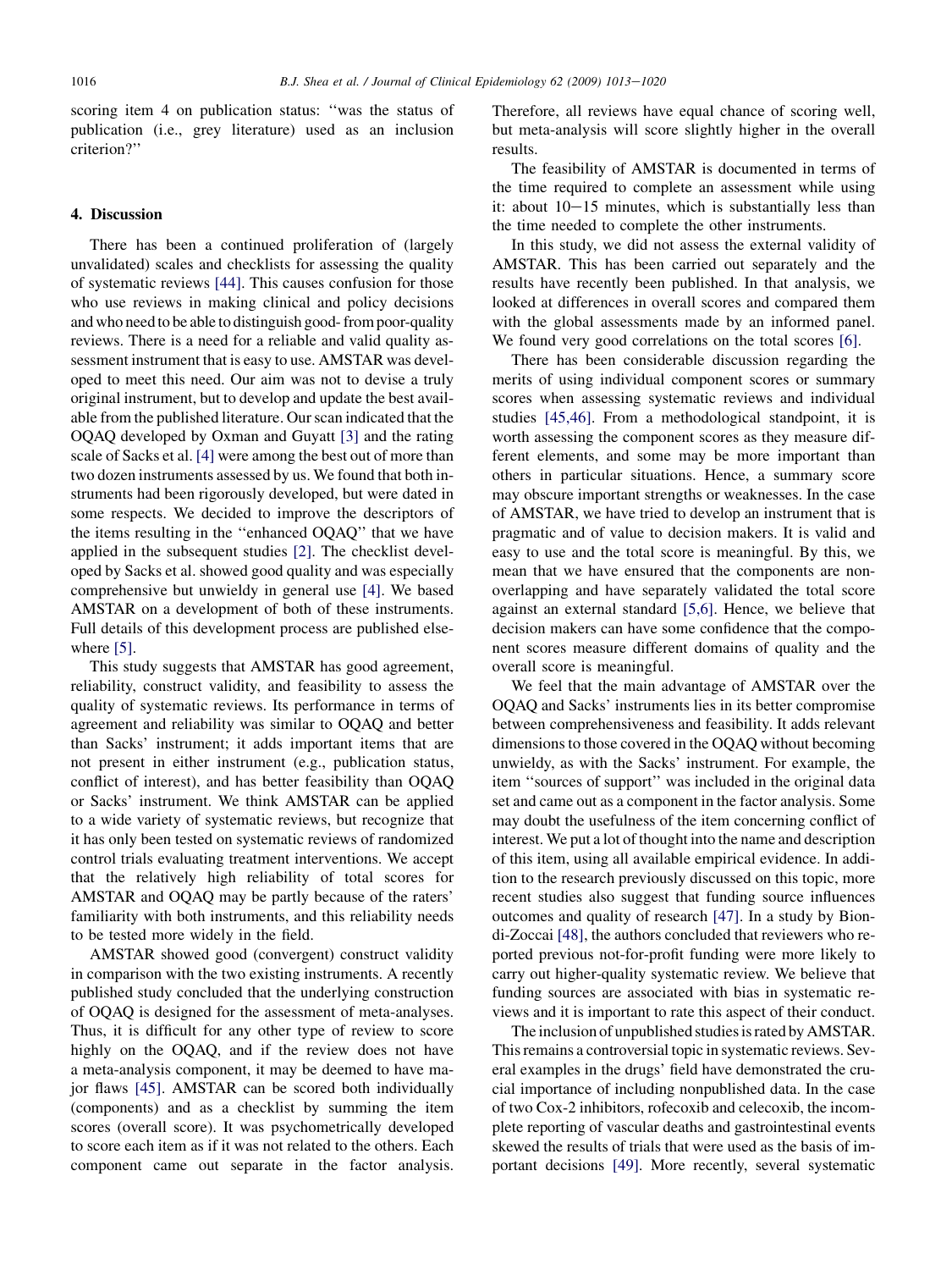reviews/meta-analyses of antidepressant drugs have shown that the inclusion of unpublished data dramatically alters the perception of benefit in a negative way [\[50,51\].](#page-6-0) Based on these examples, we felt it important to include an item in AMSTAR dealing with unpublished studies.

During the development of AMSTAR, careful consideration was given to the wording of the individual items and minor adjustments were made where necessary; despite this process, agreement between observers was disappointingly low on three items. One of these items assessed publication restriction. After discussion between observers, we reworded the descriptor slightly and this has improved agreement. The reworded version is provided in Appendix. The other two items describe ''report of assessment of scientific quality'' and ''appropriate method to combine studies.'' Agreement was low on similar items in the other instruments assessed here. Subjective judgment comes into play when one is asked to assess whether quality of included studies was assessed adequately. Conceivably, one could increase reliability of assessment by providing more detailed instructions or by adding more items or criteria. This would, however, decrease feasibility. It should also be noted that overall agreement on these items was good; hence, their relatively low kappa values are likely caused

by skewness in the responses, that is, most of the responses in either the ''yes'' or the ''no'' category. This is a wellknown limitation of the kappa statistic [\[52\].](#page-6-0)

Our study has other limitations. We did not compare AM-STAR with the current state-of-the-art reporting quality of meta-analysis (QUOROM) [\[53\]](#page-7-0). The reason for this is that QUOROM is not specifically designed to assess methodological quality. Rather, it is specifically focused on the quality of reporting (not conduct) of the review. This does not detract from the utility of QUOROM, but its limited focus made it unsuitable for our study. A further limitation of the present study is the fact that the sample of reviews used is derived from the original source used to develop AMSTAR (Table 2), and one of the assessors is the principal investigator. Thus, application to other reviews and by other assessors is necessary to discover the full potential of this tool. Finally, the number of reviews used to validate AMSTAR was rather small.

Our new instrument builds on previous work. Methodologists continue to struggle with methodological quality issues, whereas decision makers struggle with the challenge of basing policy, clinical, or resource planning decisions on the available evidence. The personal feedback received on AM-STAR has been supportive. AMSTAR is now being used by a number of groups, including the Canadian Agency for

Table 2 Characteristics of included studies

| Author              | Year | Journal type          | Topic area                                                |
|---------------------|------|-----------------------|-----------------------------------------------------------|
| 1. Anonymous        | 1989 | <b>NEJM</b>           | Breast cancer                                             |
| 2. Appel            | 1993 | Arch Intern Med       | Blood pressure reduction                                  |
| 3. Buring           | 1988 | Rev Inf Dis           | Aminoglycoside antibiotics                                |
| 4. Chalmers         | 1977 | <b>NEJM</b>           | Acute myocardial infarction                               |
| 5. Clagett          | 1988 | Ann Surg              | Venous thromboembolism                                    |
| 6. Counsell         | 1996 | Cochrane              | Carotoid surgery                                          |
| 7. Daya             | 1996 | Cochrane              | FSH and HMG in IVF                                        |
| 8. Duley            | 1996 | Cochrane              | Anticonvulsants for pre-eclampsia                         |
| 9. Fanning          | 1992 | <b>Obstet Gynecol</b> | Ovarian Carcinoma                                         |
| 10. Gent            | 1986 | Chest                 | Deep vein thrombosis                                      |
| 11. Gotzsche        | 1995 | <b>BMJ</b>            | Esophageal varices                                        |
| 12. Graves          | 1996 | Cochrane              | Malaria vaccines                                          |
| 13. Henderson       | 1989 | Ann Intern Med        | Coronary artery bypass surgery                            |
| 14. Hodnett         | 1996 | Cochrane              | Delivery settings                                         |
| 15. Hofmeyr         | 1996 | Cochrane              | Abdominal decompression                                   |
| 16. Hopfenmuller    | 1994 | Arzneim-Forsch        | Hirnleistungsstorungen im Alter                           |
| 17. Hughes          | 1992 | Fertil Steril         | In vitro fertilization and gamete intrafallopian transfer |
| 18. Kaufmann        | 1988 | <b>Health Psychol</b> | Hypertension                                              |
| 19. Kramer          | 1996 | Cochrane              | Lactation                                                 |
| 20. Lycka           | 1990 | Int J Dermatol        | Postherpetic neuralgia                                    |
| 21. McGrath         | 1996 | Cochrane              | Tardive dyskinesia                                        |
| 22. Mulrow          | 1988 | JAMA                  | Congestive heart failure                                  |
| 23. Ohlsson         | 1989 | Am J Obstet Gynecol   | Preterm premature rupture of the membranes                |
| 24. Perez-Escamilla | 1994 | Am J Public Health    | Breastfeeding                                             |
| 25. Renfrew         | 1996 | Cochrane              | Infant discharge times                                    |
| 26. Renfrew         | 1996 | Cochrane              | Breastfeeding and early contact                           |
| 27. Soares          | 1996 | Cochrane              | Tardive dyskinesia and GABA                               |
| 28. Thacker         | 1985 | <b>BJOG</b>           | Imaging ultrasound                                        |
| 29. Velanovich      | 1989 | <i>Surgery</i>        | Resuscitation                                             |
| 30. Wilson          | 1992 | J Hosp Infect         | Surgical prophylaxis                                      |

FSH, follicle stimulating hormone; hMG, human menopausal gonadotrophin; IVF, in vitro fertilization; GABA, gamma-aminobutyric acid.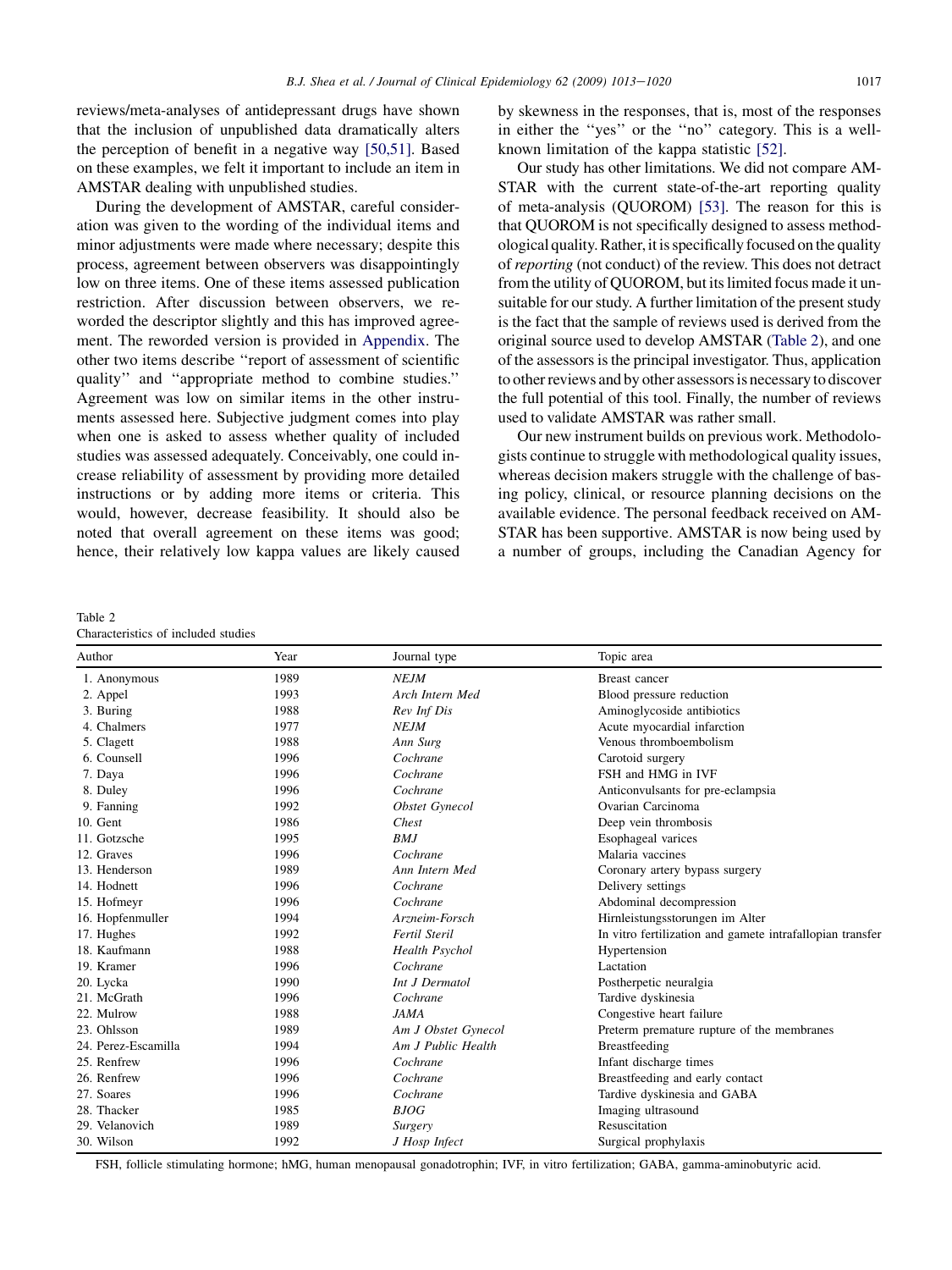<span id="page-5-0"></span>Drugs and Technologies in Health, and The Cochrane Effective Practice and Organization of Care Group (EPOC) [\[54\].](#page-7-0) With publication of data on reliability and validity in a peer-reviewed journal, we hope that it will help many reviewers with their task of assessing the methodological quality and incorporating the results into their systematic reviews.

In summary, AMSTAR is an empirically developed instrument for documenting the quality of systematic reviews. It was found to have good agreement, reliability, and construct validity in a limited test setting. It combines in one instrument a level of comprehensiveness and feasibility not found in existing instruments. We encourage others to test our new instrument on other samples of systematic reviews. Its ongoing application in the assessment of the quality of systematic reviews will provide further confirmation of its utility.

Further validation is needed to replicate the initial promising results, and this should involve a broader range of assessors and a broader range of reviews to assess whether the reliability and validity are confirmed in diverse circumstances.

## Appendix: A measurement tool to assess systematic reviews (AMSTAR)

| 1. Was an "a priori" design provided?                                          | П            | Yes            |
|--------------------------------------------------------------------------------|--------------|----------------|
| The research question and inclusion criteria                                   | п            | No             |
| should be established before the conduct of                                    | П            | Can't answer   |
| the review.                                                                    | П            | Not applicable |
| 2. Was there duplicate study selection and data                                | П            | Yes            |
| extraction?                                                                    | п            | N <sub>0</sub> |
| There should be at least two independent data                                  | □            | Can't answer   |
| extractors and a consensus procedure for dis-                                  | п            | Not applicable |
| agreements should be in place.                                                 |              |                |
| 3. Was a comprehensive literature search                                       |              | Yes            |
| performed?                                                                     | П            | N <sub>0</sub> |
| At least two electronic sources should be                                      | П.           | Can't answer   |
| searched. The report must include years and                                    | п            | Not applicable |
| databases used (e.g., Central, EMBASE, and                                     |              |                |
| MEDLINE). Key words and/or MESH terms                                          |              |                |
| must be stated, and where feasible, the search                                 |              |                |
| strategy should be provided. All searches                                      |              |                |
| should be supplemented by consulting current                                   |              |                |
| contents, reviews, textbooks, specialized reg-                                 |              |                |
| isters, or experts in the particular field of                                  |              |                |
| study, and by reviewing the references in the                                  |              |                |
| studies found.                                                                 |              |                |
|                                                                                |              |                |
| 4. Was the status of publication ( <i>i.e.</i> , grey liter-                   | $\mathsf{L}$ | Yes            |
| ature) used as an inclusion criterion?                                         | п            | N <sub>0</sub> |
| The authors should state that they searched                                    | ٦            | Can't answer   |
| for reports regardless of their publication                                    | П            | Not applicable |
| type. The authors should state whether or not                                  |              |                |
| they excluded any reports (from the system-                                    |              |                |
|                                                                                |              |                |
| atic review), based on their publication status,<br>language etc. <sup>a</sup> |              |                |
|                                                                                |              | Yes            |
| 5. Was a list of studies (included and excluded)                               |              |                |

 $\hfill\Box$  No  $\Box$  Can't answer  $\Box$  Not applicable

5. Was a list of studies (included and excluded) provided? A list of included and excluded studies should be provided.

conclusions? recommendations. assessed? and the included studies.

# References

- [1] Moher D, Jadad AR, Nichol G, Penman M, Tugwell P, Walsh S. Assessing the quality of randomized controlled trials: an annotated bibliography of scales and checklists. Control Clin Trials 1995;16:62-73.
- [2] Shea B, Dubé C, Moher D. Assessing the quality of reports of systematic reviews: the QUOROM statement compared to other tools. In:

6. Were the characteristics of the included studies provided? In an aggregated form, such as a table, data from the original studies should be provided on the participants, interventions, and outcomes. The ranges of characteristics in all the studies analyzed, e.g., age, race, sex, relevant socioeconomic data, disease status, duration, severity, or other diseases should be reported. , Yes  $\Box$  No  $\Box$  Can't answer  $\Box$  Not applicable 7. Was the scientific quality of the included  $\square$  Yes  $\Box$  No  $\Box$  Can't answer

 $\Box$  Not applicable

 $\Box$  Not applicable

□ Yes  $\Box$  No  $\Box$  Can't answer  $\Box$  Not applicable

- studies assessed and documented? ''A priori'' methods of assessment should be provided (e.g., for effectiveness studies if the author(s) chose to include only randomized, double-blind, placebo-controlled studies, or allocation concealment as inclusion criteria); for other types of studies, alternative items will be relevant.
- 8. Was the scientific quality of the included studies used appropriately in formulating The results of the methodological rigor and scientific quality should be considered in the

analysis and the conclusions of the review, and explicitly stated in formulating

9. Were the methods used to combine the findings of studies appropriate? For the pooled results, a test should be done to ensure the studies were combinable, to assess their homogeneity (i.e., Chi-squared test for homogeneity,  $I^2$ ). If heterogeneity exists, a random effects model should be used and/or the clinical appropriateness of combining should be taken into consideration (i.e., is it sensible to combine?).  $\square$  Yes  $\Box$  No  $\Box$  Can't answer  $\Box$  Not applicable 10. Was the likelihood of publication bias An assessment of publication bias should include a combination of graphical aids (e.g., funnel plot, other available tests) and/or statistical tests (e.g., Egger regression test).  $\Box$  Yes  $\Box$  No  $\Box$  Can't answer  $\Box$  Not applicable 11. Was the conflict of interest included? Potential sources of support should be clearly acknowledged in both the systematic review  $\Box$  Yes  $\Box$  No  $\Box$  Can't answer

"Can't answer" is chosen when the item is relevant but not described by the authors; ''not applicable'' is used when the item is not relevant, such as when a meta-analysis has not been possible or was not attempted by the authors. <sup>a</sup> The original wording for question #4: Was the status of publication

(i.e., grey literature) used/not used as an exclusion criterion? The authors should state that they searched for reports regardless of their publication type. The authors should state whether or not they excluded any reports (from the systematic review), based on their publication status, language etc.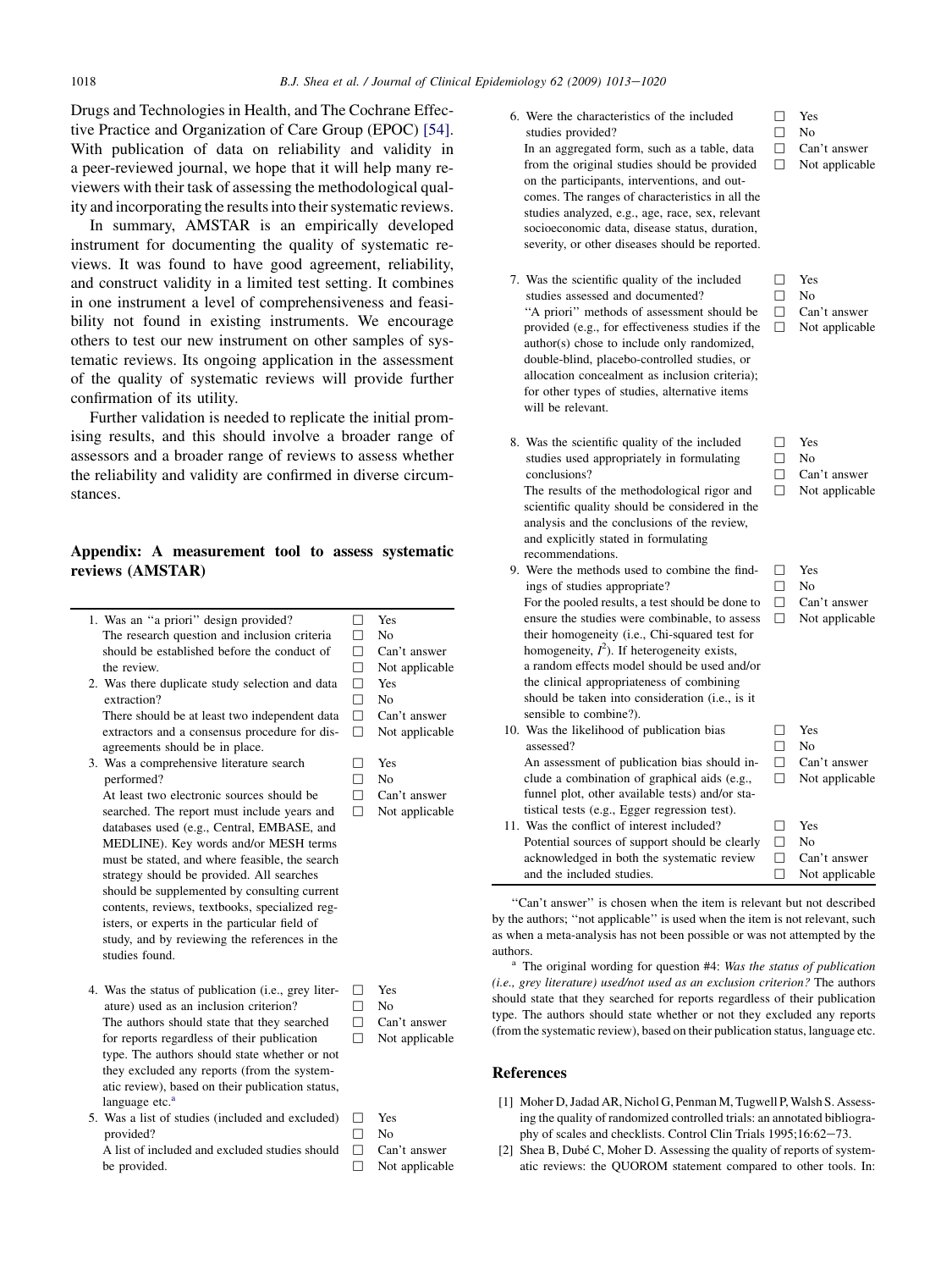<span id="page-6-0"></span>Egger M, Smith GD, Altman DG, editors. Systematic reviews in health care: meta-analysis in context. London: BMJ Books; 2001. p. 122-39.

- [3] Oxman AD, Guyatt GH. Validation of an index of the quality of review articles. J Clin Epidemiol  $1991;44:1271-8$ .
- [4] Sacks H, Berrier J, Reitman D, Ancona-Berk VA, Chalmers TC. Meta- analyses of randomized controlled trials. N Engl J Med 1987;316:450-5.
- [5] Shea B, Grimshaw J, Wells G, Boers M, Andersson N, Hamel C, et al. Development of AMSTAR: a measurement tool to assess the methodological quality of systematic reviews. BMC Med Res Methodol 2007;7:10.
- [6] Shea BJ, Bouter LM, Peterson J, Boers M, Andersson N, Ortiz Z, et al. External validation of a measurement tool to assess systematic reviews (AMSTAR). PLoS ONE 2007;2(12):e135010.1371/journal. pone.0001350. Published online December 26, 2007.
- [7] Anonymous. Effects of adjuvant tamoxifen and of cytotoxic therapy on mortality in early breast cancer. An overview of 61 randomized trials among 28,896 women. Early Breast Cancer Trialists' Collaborative Group. NEJM 1989;319:1681-92.
- [8] Appel LJ, Miller ER, Seidler AJ, Whelton PK. Does supplementation of diet with ''fish oil'' reduce blood pressure. Arch Intern Med 1993:153:1429-38.
- [9] Buring JE, Evans DA, Mayrent SL, Rosner B, Colton T, Hennekens CH. Randomized trials of aminoglycoside antibiotics: quantitative overview. Rev Inf Dis  $1988;10:951-7$ .
- [10] Chalmers TC, Matta RJ, Smith H, Kunzler AM. Evidence favouring the use of anticoagulants in the hospital phase of acute myocardial infarction. NEJM 1977;297:1091-6.
- [11] Clagett GP, Reisch JS. Prevention of venous thromboembolism in general surgical patients. Results of meta-analysis. Ann Surg 1988;208:227-40.
- [12] Counsell C, Warlow C, Naylor R. Different patches in carotoid surgery. Cochrane Library 1996 (issue 3).
- [13] Daya S. Comparison of FSH and HMG in IVF. Cochrane Library 1996;(3).
- [14] Duley L, Gulmezoglu AM, Henderson-Smart DJ. Anticonvulsants for pre-eclampsia. Cochrane Library 1996;(3).
- [15] Fanning J, Bennett TZ, Hilgers RD. Meta-analysis of cisplatin, doxorubicin, and cyclophosphamide versus cisplatin and cyclophosphamide chemotherapy of ovarian carcinoma. Obstet Gynecol 1992;80:954-60.
- [16] Gent M, Roberts RS. A meta-analysis of the studies of dihydroergotamine plus heparin in the prophylaxis of deep vein thrombosis. Chest 1986;89:396S-400S.
- [17] Gotzsche PC, Gjorup I, Bonnen H, Brahe NE, Becker U, Burcharth F. Somatostatin vs placebo in bleeding oesophageal varices: randomised trial and meta-analysis. BMJ  $1995;310:1495-8$ .
- [18] Graves P. Malaria vaccines. Cochrane Library 1996;(Issue 3).
- [19] Henderson WG, Goldman S, Copeland J, Moritz TE, Harker LA. Antiplatelet or anticoagulant therapy, after coronary artery bypass surgery: a meta-analysis of clinical trials. Ann Intern Med 1989;111:743-50.
- [20] Hodnett ED. Alternative versus conventional delivery settings. Cochrane Library 1996;(3).
- [21] Hofmeyr GJ. Abdominal decompression. Cochrane Library 1996;(3).
- [22] Hopfenmuller W. Nackweis der therapeutischen Wirksamkeit eines Ginkgo biloba-Spezial extrakes: Meta-Analyse von 11 klinischen Studien bei Patienten mit Hirnleistungsstorungen im Alter. Arzneimittel-Forschung 1994;44:1005-13.
- [23] Hughes E, Fedorkow DM, Daya S, Sagle MA, van de Kopple P, Collins JA. The routine use of gonadotropin-releasing hormone agonists prior to invitro fertilization and gamete intra-fallopian transfer: a meta- analysis of randomized controlled trials. Fertil Steril 1992;58:888-96.
- [24] Kaufmann PG, Jacob RG, Ewart CK, Chesney MA, Muenz LR, Doub N, et al. Hypertension Intervention Pooling Project. Health Psychol 1988;7(Suppl):209-24.
- [25] Kramer MS. Maternal antigen avoidance as lactation. Cochrane Library 1996;(3).
- [26] Lycka BA. Postherpetic neuralgia and systemic corticosteroid therapy. Efficacy and safety. Int J Dermatol  $1990;29:523-7$ .
- [27] McGrath JJ, Soares KVS. Tardive dyskinesia and benzodiazepines. Cochrane Library 1996;(3).
- [28] Mulrow CD, Mulrow JP, Linn WD, Aguilar C, Ramirez C. Relative efficacy of vasodilator therapy in chronic congestive heart failure. Implications of randomized trials. JAMA 1988;259:3422-6.
- [29] Ohlsson A. Treatments of preterm premature rupture of the membranes: a meta-analysis. Am J Obstet Gynecol 1989;160:  $890 - 906$ .
- [30] Perez-Escamilla R, Pollitt E, Lonnerdal B, Dewey KG. Infant feeding policies in maternity wards and their effect on breast-feeding success: an analytical overview. Am J Public Health 1994;84:89-97.
- [31] Renfrew MJ, Lang S. Breastfeeding and discharge times. Cochrane Library 1996;(3).
- [32] Renfrew MJ, Lang S. Breastfeeding and early contact. Cochrane Library 1996;(3).
- [33] Soares KVS, McGrath JJ, Deeks JJ. Tardive dyskinesia and GABA agonist drugs. Cochrane Library 1996;(3).
- [34] Thacker SB. Quality of controlled clinical trials. The case of imaging ultrasound in obstetrics: a review. BJOG 1985;92:437-44.
- [35] Velanovich V. Crystalloid versus colloid fluid resuscitation: a metaanalysis of mortality. Surgery 1989;105:65-71.
- [36] Wilson APR, Shrimpton S, Jaderberg M. A meta-analysis of the use of amoxycillin-clavulanic acid in surgical prophylaxis. J Hosp Infect 1992;22:9-21.
- [37] Cohen J. A coefficient of agreement for nominal scales. Educ Psychol Meas 1960;20:37-46.
- [38] Bland JM, Altman DG. Statistical methods for assessing agreement between two methods of clinical measurement. Lancet 1986;i: 307-10.[http://www-users.york.ac.uk/](http://www-users.york.ac.uk/~mb55/meas/ba.htm)~mb55/meas/ba.htm.
- [39] Bland JM, Altman DG. Statistical methods for assessing agreement between measurements. Biochim Clin 1987;11:399-404.
- [40] Anonymous. This week's citation classic: comparing methods of clinical measurement. Curr Contents 1992; CC/NUMBER 40: 8. Available at [http://garfield.library.upenn.edu/classics1992/A1992JN24800001.pdf.](http://garfield.library.upenn.edu/classics1992/A1992JN24800001.pdf)
- [41] Uebersax JS. Diversity of decision-making models and the measurement of inter-rater agreement. Psychol Bull 1987;101:140-6.
- [42] Cohen J. Weighted kappa: nominal scale agreement with provision for scaled disagreement or partial credit. Psychol Bull 1968;70:  $213 - 20.$
- [43] Tugwell P, Bombardier C. A methodological framework for developing and selecting endpoints in clinical trials. J Rheumatol 1982;9:758-62.
- [44] Singh S, Bai A, Lal A, Yu C, Ahmed F. Developing evidence-based best practices for the prescribing and use of proton pump inhibitors in Canada. Ottawa, Canada: The Canadian Agency for Drugs and Technologies in Health (CADTH); 2006.
- [45] Balk E, Bonis P, Moskowitz H, Schmid C, Ioannidis J, Wang C, et al. Correlation of quality measures with estimates of treatment effect in metaanalyses of randomized controlled trials. JAMA 2002;287:2973-82.
- [46] Jüni P, Altman DG, Egger M. Assessing the quality of controlled clinical trials. In: Egger M, Davey Smith G, Altman DG, editors. Systematic reviews in health care: meta-analysis in context. 2nd ed. London: BMJ Books; 2001.
- [47] Barnes DE, Bero LA. Why review articles on the health effects of passive smoking reach different conclusions. JAMA 1998;279:1566-70.
- [48] Biondi-Zoccai G, Lotrionte M, Abbate A, Testa L. Compliance with QUOROM and quality of reporting of overlapping meta-analyses on the role of acetylcysteine in the prevention of contrast associated nephropathy: case study. BMJ 2006;332:202-6.
- [49] Chou R, Helfand M. Challenges in systematic reviews that assess treatment harms. Ann Intern Med 2005;142:1090-9.
- [50] Turner EH, Matthews AM, Linardatos E, Tell RA, Rosenthal R. Selective Publication of antidepressant trials and its influence on apparent efficacy. N Eng J Med 2008;358:252-60.
- [51] Whittington CJ, Kendall T, Fonagy P, Cottrell D, Cotgrove A, Boddington E. Selective serotonin reuptake inhibitors in childhood depression: systematic review of published versus unpublished data. Lancet  $2004;363:1341-5$ .
- [52] McGinn T, Guyatt G, Cook R, Meade M. Diagnosis: measuring agreement beyond chance. In: Guyatt G, Rennie D, editors. Users'